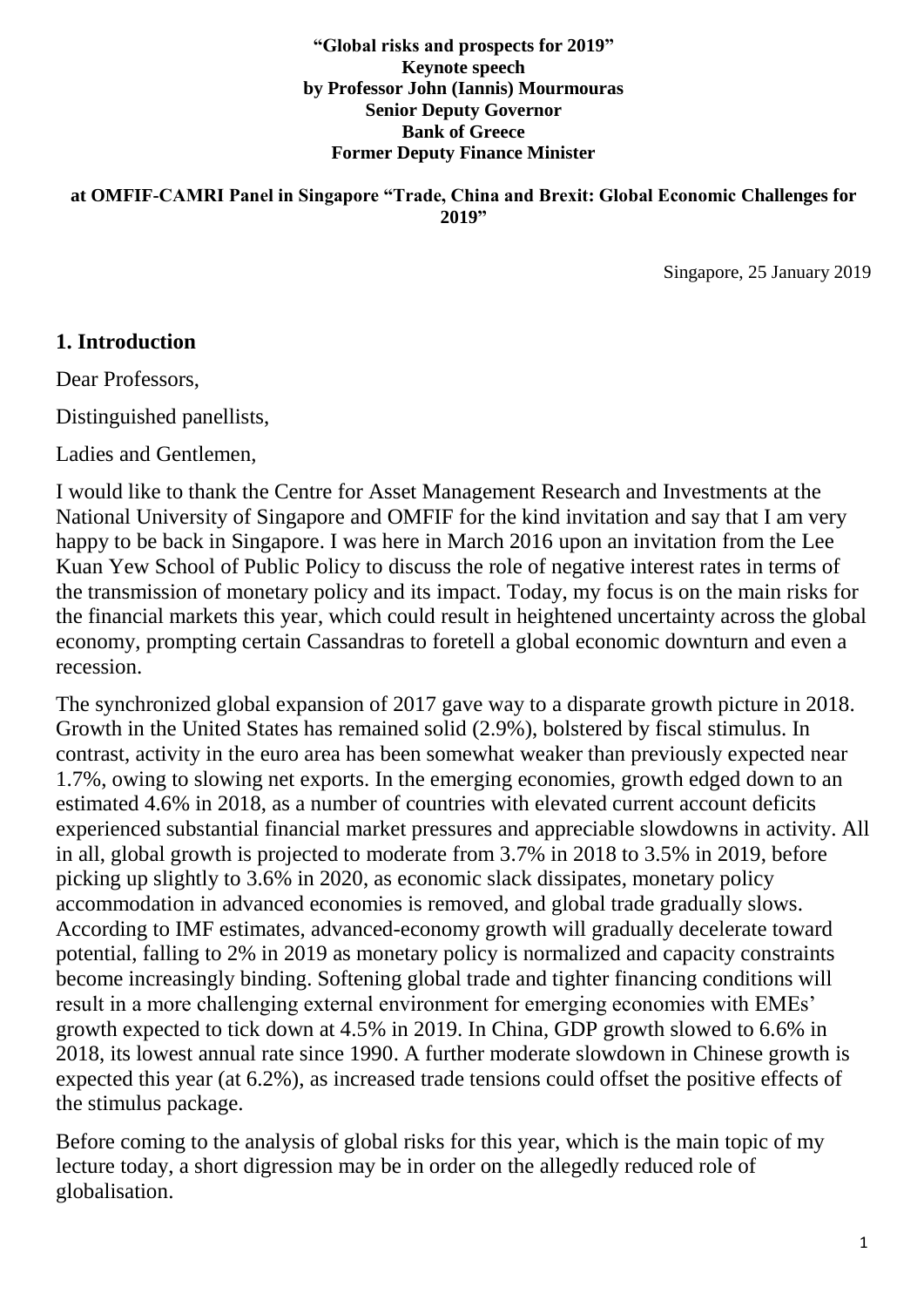Global inflation has generally remained contained in recent months in advanced economies (IMF estimate: 2.0% in 2018), while in emerging market economies, inflationary pressures are easing as a result of lower oil prices (IMF estimate: 4.5% in 2018).

According to World Bank and OECD national accounts data, global flows of trade in goods and services measured as a share of gross domestic product (GDP) had been on a steady rise until 2008, when they peaked at about 61% of GDP and have remained sluggish, having fallen to 56.2% in 2016.

Similarly, cross-border capital flows show that today globalisation is in retreat. Having reached their peak at 21.4% of GDP in 2007, global capital flows have been following a steady downward trend to 6.9% in 2017.

However, and this is my belief, there is a visible rise of powerful regions in economic terms, as the centre of gravity of the economy has been moving to the East, creating new regional blocs around the world's major superpowers, e.g. China. China has already become an economic superpower and the economies comprising the Association of Southeast Asian Nations (ASEAN), now the world's fourth largest trading bloc in terms of GDP, have significantly benefited from its rise, given that China is ASEAN's most important trade partner. Total ASEAN trade has increased by about US\$1 trillion between 2007 and 2017, with intra-ASEAN trade comprising the largest share of ASEAN's total trade by partner (see Figure 1 for China's rising trade share with ASEAN countries, which hit a peak in 2017).



**Figure 1 China's trade share with ASEAN and total trade for the top five countries** 

of blockchain in banking and financial markets and the predominance of information and communication technology, or ICT, with a significant impact of big data on trade and capital flows around the world. It is obvious from Figure 2 below, an enormous surge in big data flows, which increased seven-fold, outpaced the flows of trade and finance, which dropped since the last global financial crisis.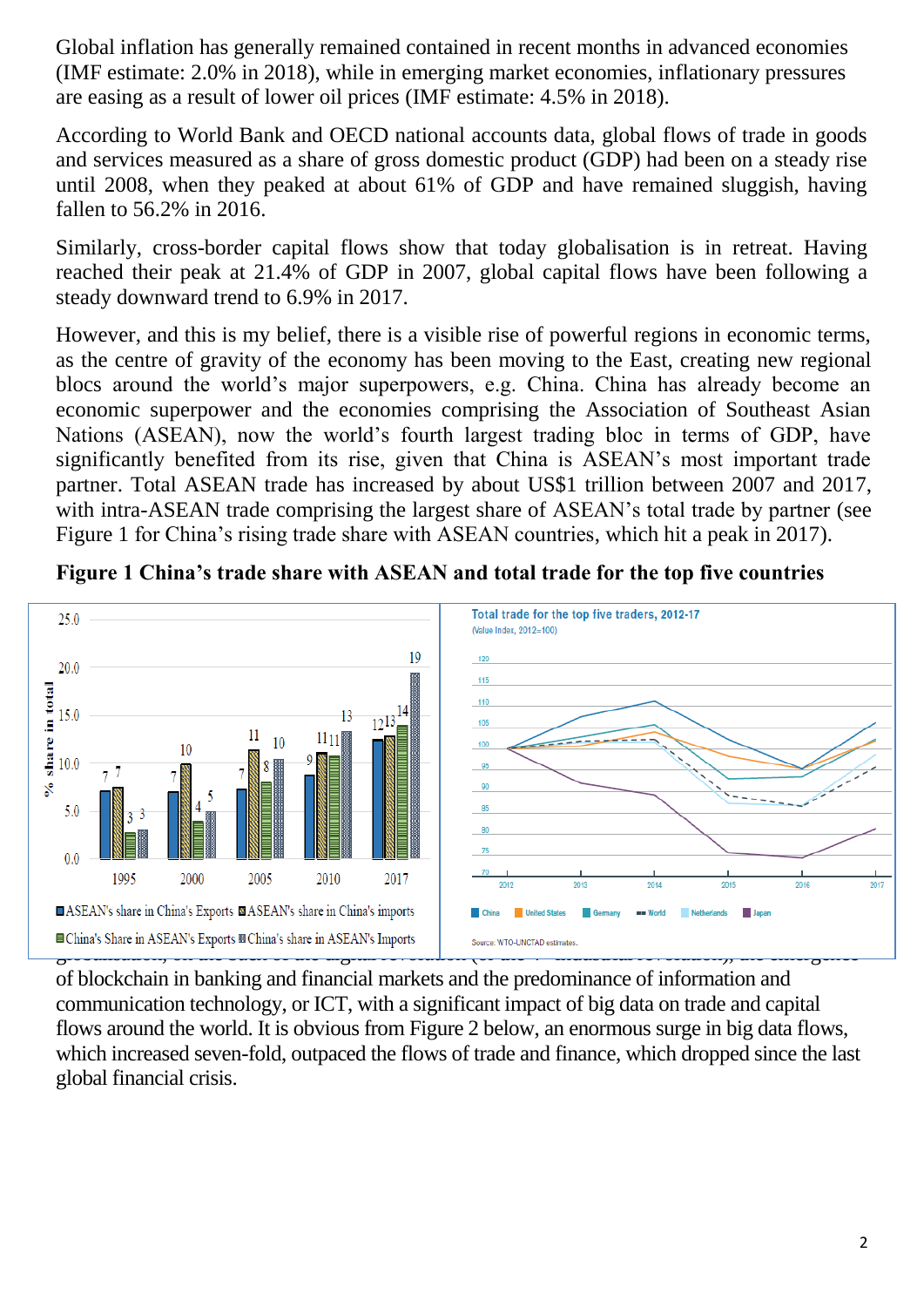#### **Figure 2 Global flows of data have outpaced traditional trade and financial flows**



<sup>1</sup>Trade and finance are inflows; data flows are a proxy to inflows, based on total flows of data.

Source: McKinsey Quarterly - April 2017, p. 4.

#### **2. Two major risks for 2019**

#### **2.1 Trade war: Where do we stand now?**

Let me start with the trade war between the United States and China, which for many is the key risk for the year ahead (see Table 1). Even though this has not led to a significant slowdown in world trade, thanks in particular to the robustness of US demand, the negotiations are expected to remain a key topic in 2019. The latest round of actions (10% tariffs on US\$200 billion of US imports from China and 5-10% tariffs on US\$60 billion of China's imports from the US) are set to make a more material economic impact than previous ones [insert Table 1].

More recently, on 1 December 2018, the presidents of the US and China reached a 90-day truce on the raising of tariffs, conditional on efforts made by Beijing with regard to demands from the US. If no significant progress is made, the increase of 10% to 25% on US \$200 billion of imports from China would take effect on 1 March 2019. Estimates from the Peterson Institute in Washington DC suggest that the US now has tariffs on 12% of its total imports, while the combined trading partner retaliation covers 8% of total US exports, with the latest round having a bigger impact on households as more consumer goods have become subject to tariffs. A further increase in the tariffs that the US applies to Chinese imports − from 10% to 25% in early 2019 – could negatively affect business and financial market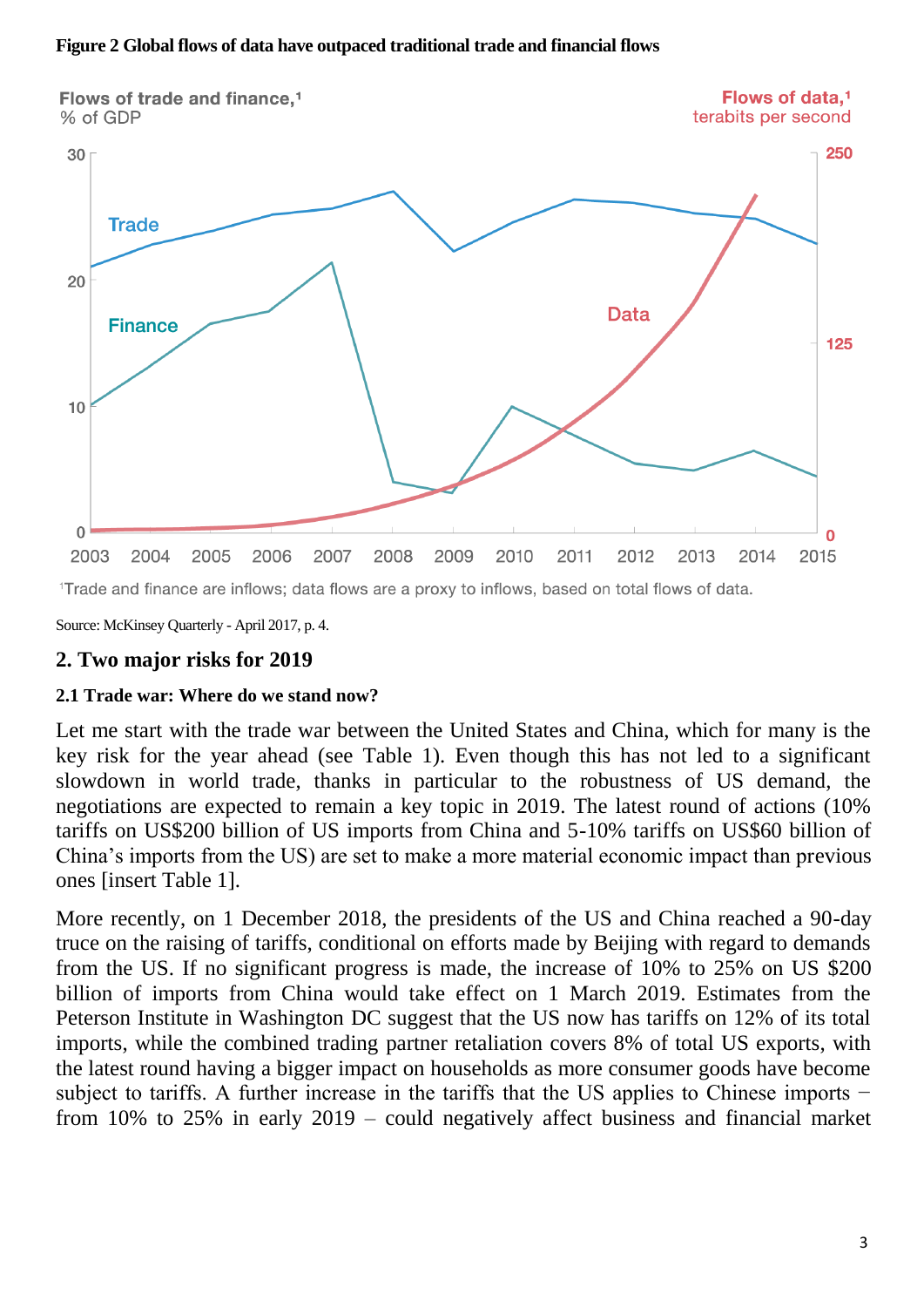sentiment. As a recent ECB publication<sup>1</sup> shows, an escalation to a more generalised trade war could lead to a significant drop in asset prices (see Figure 3).

#### **Table 1 Timeline of trade tensions since January 2018**



ource: Bloomberg.

S

 $\overline{a}$ 1 European Central Bank, *The resurgence of protectionism: potential implications for global financial stability,*  27/11/2018.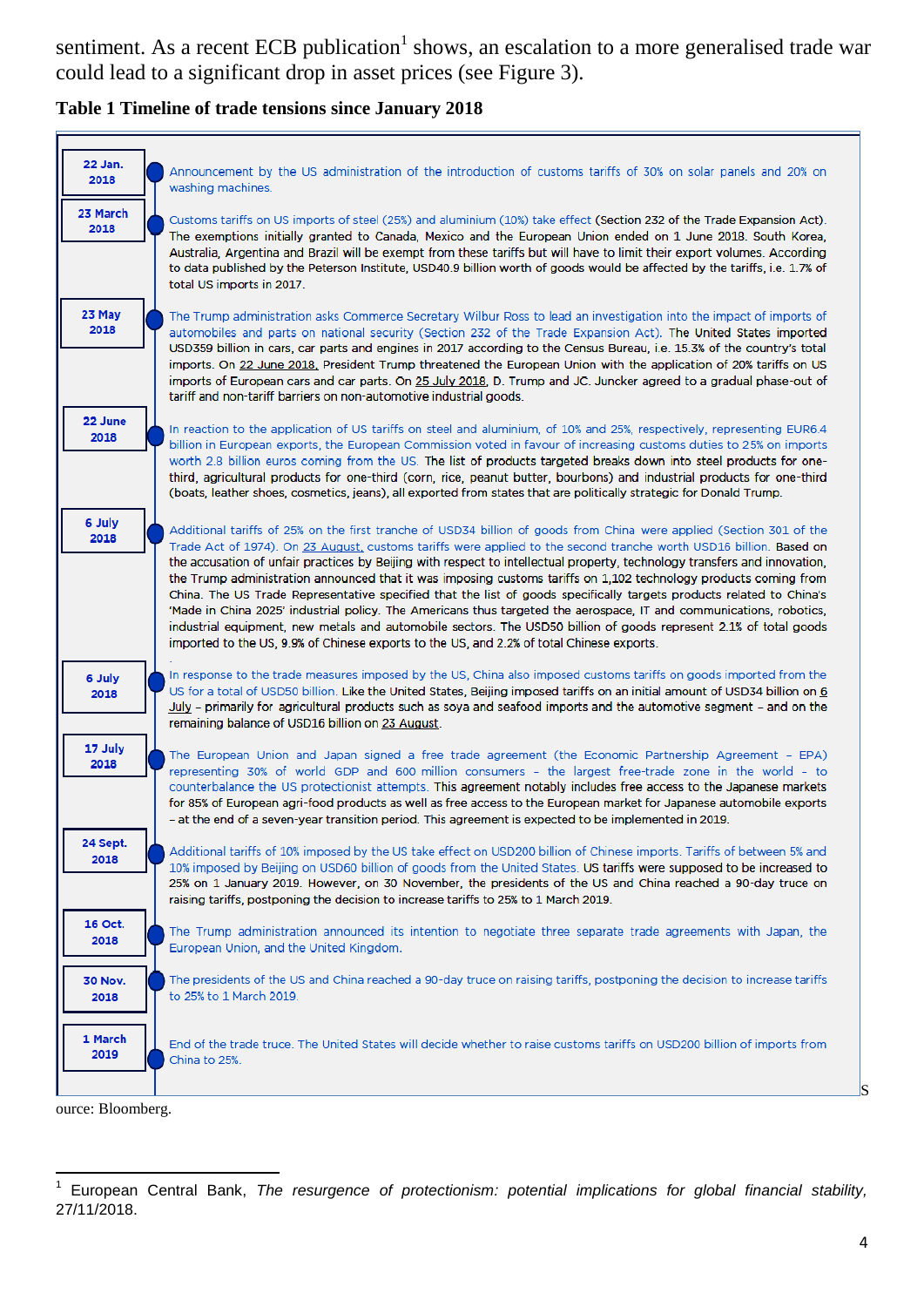

#### **Figure 3 Full trade war impact on asset prices across the globe**

In this scenario, US equity prices would fall by about 10% and US corporate bond spreads would increase by up to 100bps in the first year. In the euro area, equity prices would fall by 15% and corporate bond spreads would increase by 150bps in the first year.

However, since the start of the year an apparent progress in the US-China negotiations has been made as the rhetoric around them has appeared to soften, but the outcome is still hard to predict.

### **2.2 Uncertainty over global monetary policies**

Last year global monetary policy stances diverged. At one end of the spectrum was the US Federal Reserve which raised its key interest rates 4 times from 1.50% to 2.50% confirming its gradual approach to monetary tightening. At the other end, the People's Bank of China, and the Bank of Japan continued their ultra-loose monetary policies, while European Central Bank concluded its quantitative easing via PSPP. 2019 seems to be a different story from a central bank perspective as a "risk management" approach seems to prevail. Let me give you briefly my own insights on the global policy outlook:

**Starting with the Fed:** After the dovish speech by the Fed Chair Jerome Powell earlier this month at the Economic Club of Washington D.C., which set the record for a data-dependent monetary policy, following the Fed's projection for a GDP growth rate of 2.3% in 2019, the market participants no longer price in any hike in the Fed Funds rate this year. Most likely though, we might have one rate hike until the end of the  $1<sup>st</sup>$  half of 2019.

**Turning to the ECB,** the ECB will continue reinvesting the principal payments from maturing securities purchased for an extended period of time, contributing to accommodative monetary policy and favourable liquidity conditions. Moreover, markets expect the ECB to extend its long-term loan programme to the banking sector (TLTRO). At yesterday's GC meeting, the ECB left its key interest rates unchanged, while it said it intends to continue reinvesting maturing securities under its asset purchase programme for an extended period of time past the date when it starts raising the key interest rates. The ECB also left its forward guidance unchanged, but moved to describing growth risks "on the downside" and did not take any decision on TLTROs.

Regarding **the BoE,** monetary policy remains subject to the outcome of Brexit. The high level of uncertainty forces the *status quo* to prevail in the short run. Hence, the basis for the Bank's 'hawkish' policy signalling seems more doubtful.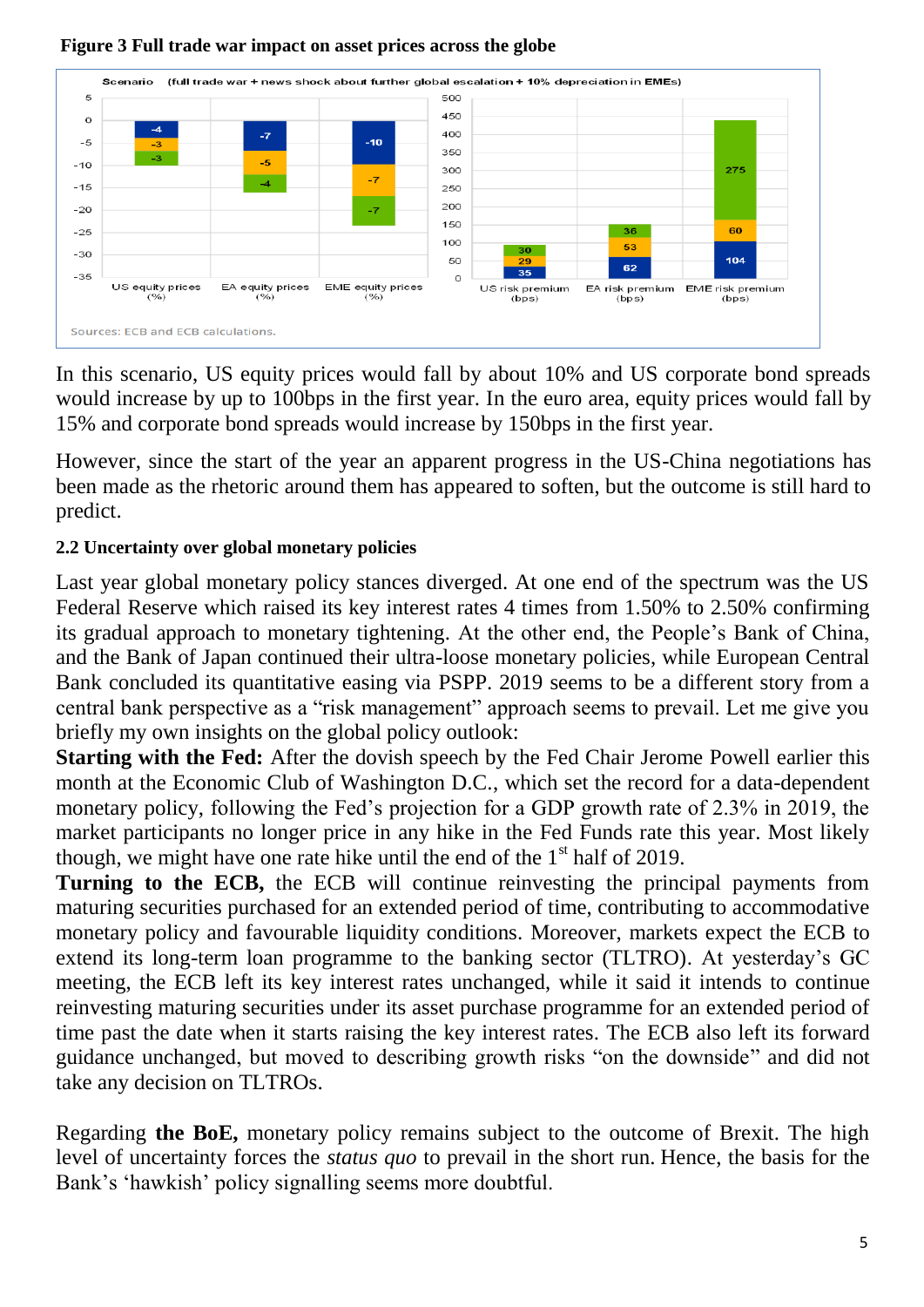In Japan, **the BoJ** maintained its deposit rate at -0.10% and its 10-year target yield close to 0.00%. It also announced that it would extend this policy on a long-term basis due to low inflation, so there is no monetary tightening in sight. However, in order to pursue this exceptional policy, the BoJ has decided to grant increased flexibility for the 10-year yield compared to target.

Last but not least, **the People's Bank of China (PBoC),** continues its accommodative monetary policy expanding the liquidity offered to the banking system in 2019 by strengthening the measures put in place in 2018. Furthermore, earlier this month, PBoC decreased by 100 basis points in its reserve requirement rate, bringing it to 13.5% for big banks.

One last comment for global monetary policy outlook. The lack of significant monetary tightening in large advanced economies in 2019 does not mean that liquidity will return, since global liquidity will tighten, as central banks continue in their normalisation process.

# **3. Other risks**

# **3.1 The US \$247 trillion global debt mountain**

Another alarming feature for the global [growth outlook](https://www.bloomberg.com/news/terminal/P7ACF1T1UM0X) is the global debt levels which have reached new records both in dollar terms and in relation to GDP. Total global debt owed by households, governments, non-financial corporates and the financial sector - reached 318% of gross domestic product, while excluding the debt of financial companies like banks, total gross world public and private debt reached a record 246% of GDP exceeding the previous record of 213% in 2009 (see Figure 4).





A higher proportion of the debt has accumulated in China and other emerging markets. Indeed, China's total non-financial debt has risen over the past 10 years from 141% of GDP in 2008 to 261% in the first quarter of 2018. It has risen above the ranks of other emerging markets to exceed that of the US and match the eurozone's. Moreover, China's household debt hit a record high at almost 50% of GDP in the March quarter of 2018, according to the BIS (see Figure 5).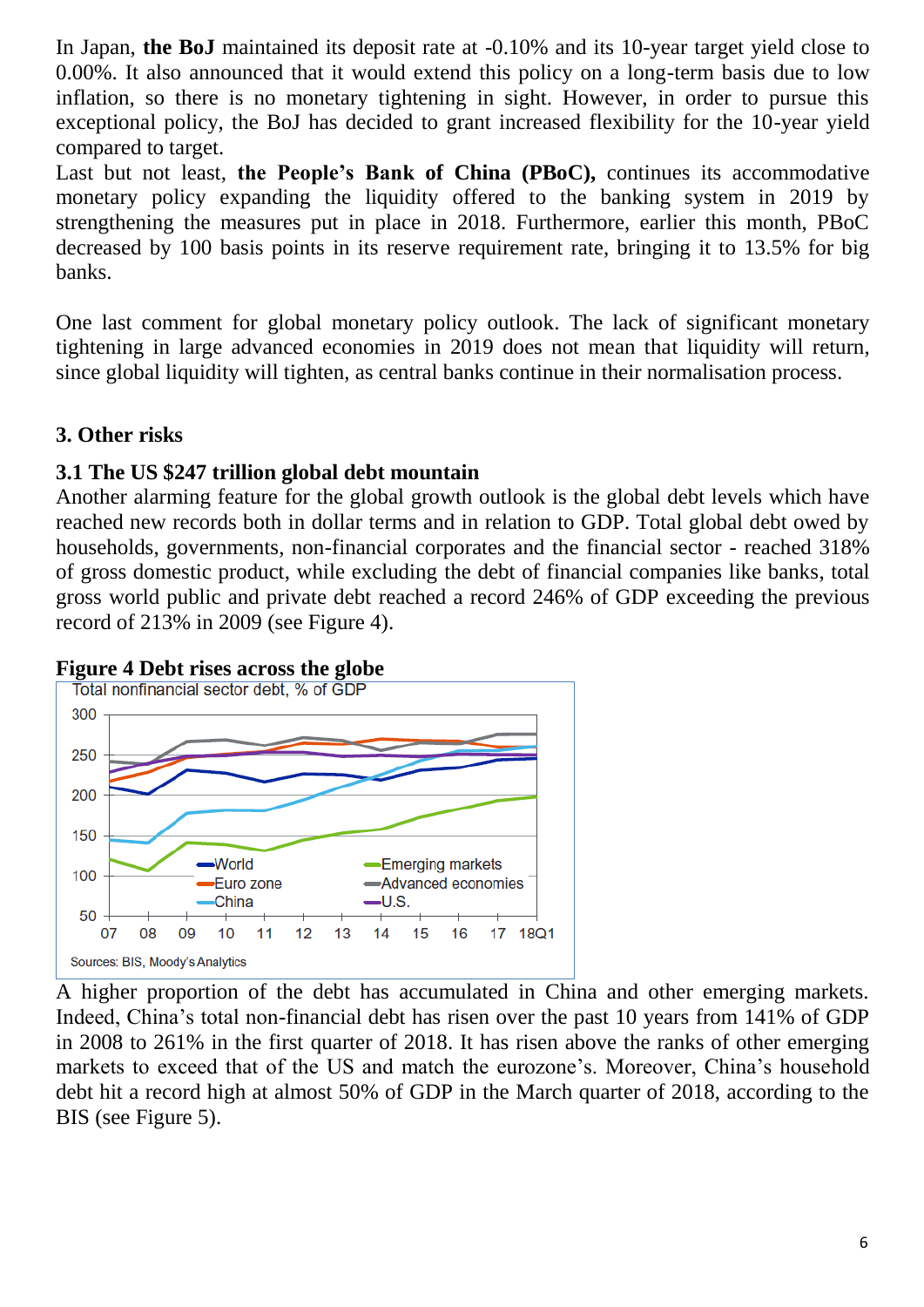

# **Figure 5 China's household debt run-up**

Elsewhere, Japan and the US account for more than half of that global debt, while in the euro area, government debt remains at very high levels, around 85%. Finally, public debt in the emerging markets has increased by 11% of GDP over the past five years, reaching 51% in 2018, approaching levels last seen during the 1980s debt crisis driven mainly by sizeable fiscal deficits and the domestic currency depreciations vis-à-vis the US.

# **3.2 Brexit**

As far as Brexit is concerned, with the deadline approaching, financial services firms have no choice, but to continue preparing for the worst outcome ("no deal"), hoping for the best. The closer we get to 29 March without a deal, the more business from the City of London will be transferred and staff either hired locally or relocated. Many companies have already confirmed they are moving or adding staff and/or operations elsewhere. It has been projected that up to 7,000 jobs may relocate from the City to Dublin and Paris, and more firms will relocate to New York, so why not also to Singapore?

Following the heavy defeat of PM May's EU Withdrawal Agreement at the House of Commons on Tuesday 15/1, there are now four possible Brexit scenarios: 1. A delayed Brexit 2. No-deal Brexit 3. A second referendum and 4. A general election.

I am probably not the ideal person to project on the final outcome, although I have lived in the UK for more than a decade. The British are probably the most sophisticated electorate in Europe, but for me as a pro-European, all I can say is that even great nations sometimes make mistakes. Having said that, I have confidence in British diplomacy and UK institutions, so no matter what, the UK will face economic hardship in the short-term, but in the medium-term the country, including the City of London as a major financial center, will not only sail through, but also thrive.

# **3.3 European elections**

2019 is a year of multiple elections in the EU, the most significant of which is the vote for the new European Parliament, without the UK. There are three risks arising, first of all, from the electoral uncertainty and what kind of a parliamentary formation will come out of the European elections, from migration, a risk which is also linked with the general situation in terms of geopolitics in our continent and beyond and, last but not least, populism.

Next May's elections for the new European Parliament are going to be the litmus test of populist strength. If the ruling class and mainstream political parties do not show evidence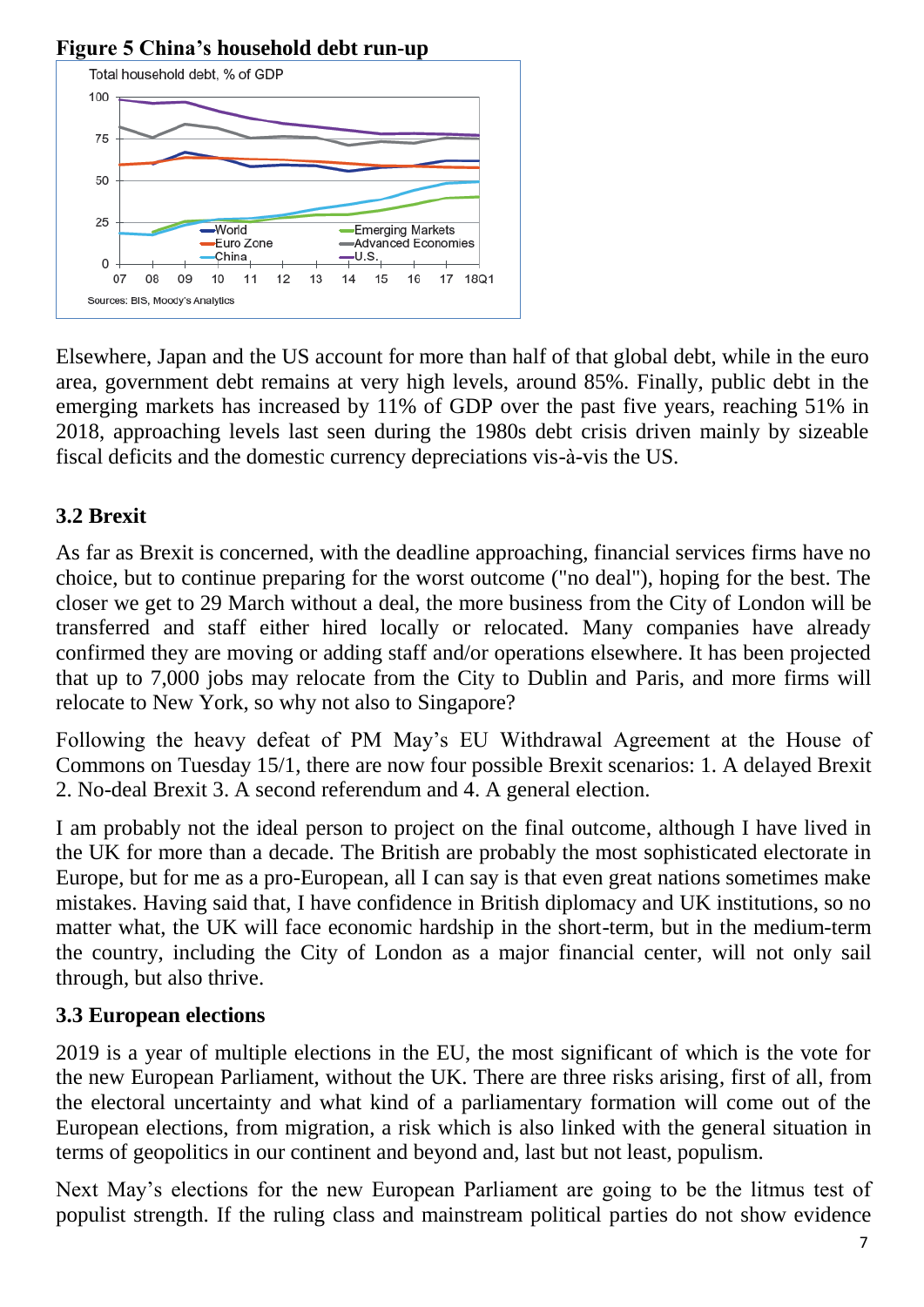that they have truly heard the message from ordinary people on the street (who are worried about migrants and jobs), the electorate will want to "punish" the political and technocratic elites with their vote. In the event of much broader support for populist/nationalist parties at next year's elections, the populists might be setting the agenda in European politics as an unofficial alliance against pro-European forces. Lacking the pragmatism of mainstream parties, populists risk shifting away from the pro-business, pro-market policies towards some form of "big government".

Some other notable parliamentary elections in Member States are in Belgium in May 2019, Denmark in [June 2019,](https://en.wikipedia.org/wiki/Next_Danish_general_election) Estonia in [March 2019,](https://en.wikipedia.org/wiki/Estonian_parliamentary_election,_2019) Finland in [April 2019,](https://en.wikipedia.org/wiki/Next_Finnish_parliamentary_election) Portugal in October 2019 and also in my own country, Greece by October 2019 (see Table 1).

| Belgium   | federal and regional election       |
|-----------|-------------------------------------|
| Denmark   | general election                    |
| Estonia   | parliamentary election              |
| EU        | European Parliament election        |
| Finland   | parliamentary election              |
| Greece    | parliamentary and regional election |
| Lithuania | presidential election               |
| Portugal  | parliamentary election              |

**Table 2 Some European countries heading to the polls in 2019**

# **4. FX and fixed income markets outlook**

Both the start and end of 2018 were characterized by market turbulence due to uncertainty on the sustainability of synchronized global economic growth and accommodative monetary policies, while many of last year's problems remaining to be addressed. Taking into account the abovementioned risks, sharp bouts of risk-off will be a recurrent theme in 2019 and could catch markets by surprise. Hence, 2019 will require investors to embrace a more prudent approach, and the sustainability of future returns will be the name of the game in 2019. In particular:

In the foreign exchange market, US dollar strength was a predominant theme in 2018, thanks to US outperformance amid a strong procyclical fiscal stimulus, especially through tax cuts. Looking forward, trade war uncertainties, risks of a no-deal Brexit and Italian debt woes may keep the dollar underpinned. But as the Fed is shifting to a much more data-dependent approach there is high probability of a monetary pause. Elsewhere, the pound sterling is in the hands of politics and the terms of the impending Brexit. Uncertainties will weigh near term, but an orderly 'deal' exit from the EU leaves scope for a visible rebound of sterling in the first half of the year. Finally, further escalation in the trade war will weigh on the Chinese currency.

Turning now to the fixed income markets, in 2018 the US government bond yields moved higher for much of the year, while the other global bond yields remained low. The 2-year Treasuries offered around 90% of the 10-year yield with only one-fifth of the duration risk. Looking into 2019, a further flattening of the yield curve is expected, with the long end of the curve moving up less than the short end and the US 10-year government bond yield is expected to remain within its recent trading range, moving gradually higher, near the area of 3%. Turning to the euro area, and given that the correlation between US Treasuries (USTs) and German Bunds has remained high (70%), the latter should follow USTs, but only drift